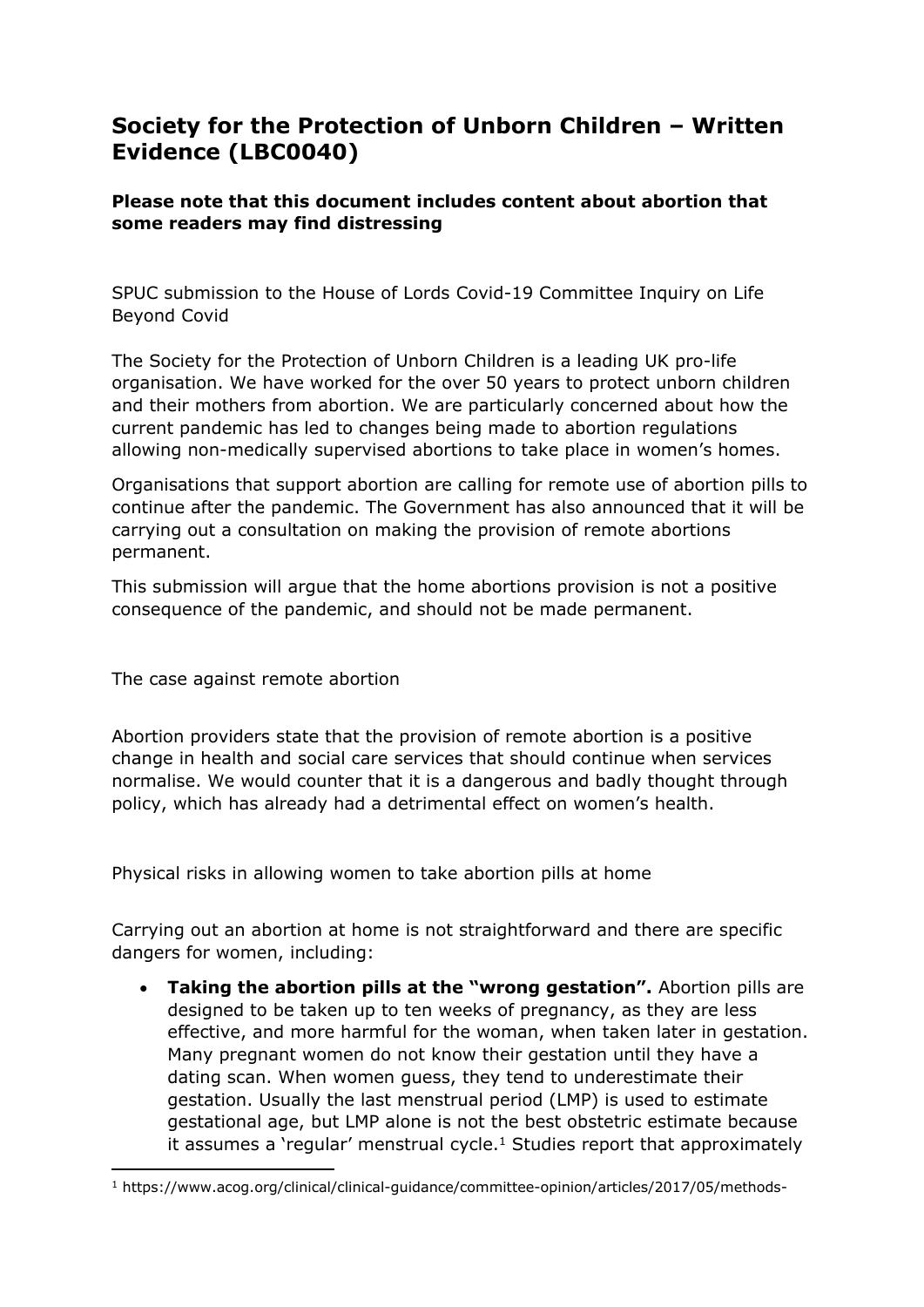one half of women do not accurately recall their LMP. The consequences for women misjudging their pregnancy dates could be severe. In one UK study more than 50 per cent of women having abortions after 13 weeks (so only a few weeks difference) needed subsequent surgical intervention.<sup>2</sup> There is also no way to ensure the woman does not delay taking the drugs.

- **Not adhering to the precise time intervals between the two stages of the abortion. The** timing between taking Mifepristone (the first pill) and taking Misoprostol (the second dose) is critically important in the effectiveness of the regimen and directly affects how likely the woman is to experience a failed drug-induced abortion and require surgery. Misoprostol is recommended to be taken 24 to 48 hours after taking Mifepristone, otherwise its effectiveness is lowered.<sup>3</sup> Guidance from BPAS and Marie Stopes UK does give precise instructions on the timings, but there is nothing to stop a woman taking the second stage of drugs outside the recommended hours if she is not under medical supervision. Research has shown that, unsurprisingly, women prefer a short time frame between the pills,<sup>4</sup> and so may be inclined to take the second dose less than 24 hours after the first. But this leads to a significant increase in complications with one study finding that nearly one out of every three to four women who took buccal Misoprostol shortly after the Mifepristone failed to abort.<sup>5</sup> (While SPUC would not consider the continued life of a baby to be a "failure", a woman still intending to end a pregnancy would then undergo a surgical abortion in a medical setting – negating any "benefit" of a home abortion).
- **Generally taking the drugs incorrectly.** Non-adherence to the recommended protocol for use of a drug is high, as much as 50% for secondary non-adherence.<sup>6</sup> That is, as much as half of all recommended protocols for prescription drug use are not followed, or not followed correctly. For Mifepristone/Misoprostol this is a particular problem, because more than for most medications, its recommended protocol is fairly precise, and departure from it will increase the rate of incomplete abortion, with its attendant harm to women.
- Complications. The BPAS website<sup>7</sup> lists a litany of "Significant, unavoidable or frequently occurring risks". Common side effects include "nausea, vomiting, diarrhoea, headache, dizziness, fever/chills." The risk of

for-estimating-the-due-date

<sup>&</sup>lt;sup>2</sup> "For medical abortion after 13 weeks of gestation, surgical evacuation may be required either at the time for retained placenta or later for persistent retained products of conception. Quoted rates for surgical intervention vary widely between studies and across different regimens, from 2.5% in one study up to

<sup>3</sup> 4 https://www.accessdata.fda.gov/drugsatfda\_docs/label/2016/020687s020lbl.pdf

<sup>4</sup> 5 https://www.acog.org/clinical/clinical-guidance/practice-bulletin/articles/2014/03/medical-

management-of-first-trimester-abortion

<sup>5</sup> https://www.ncbi.nlm.nih.gov/pubmed/17707719

<sup>6</sup> Secondary non-adherence relates to failure to use, or incorrect use of a drug once acquired, whereas primary non-adherence refers to failure to fill a doctor's prescription at all. Hovstadius B & Petersson G (2011) Non-adherence to drug therapy and drug acquisition costs in a national population – a patient-based register study. BMC Health Services Research 11:326.

<sup>7</sup> <https://www.bpas.org/abortion-care/abortion-treatments/the-abortion-pill/remote-treatment/>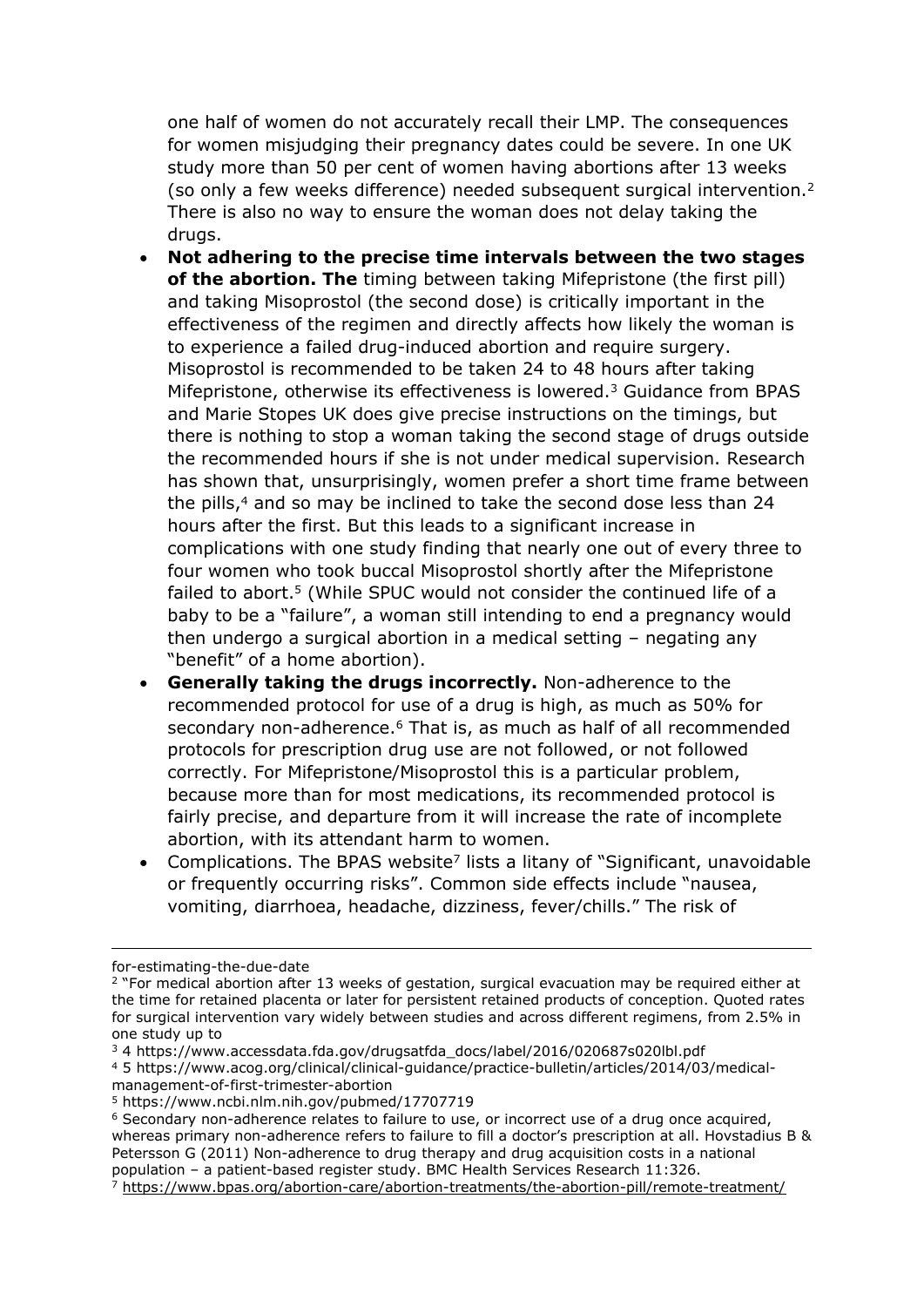Retained products of conception is 2 in 100 below 9 weeks and 3 in 100 between 9-10 weeks' gestation. Risk of Infection is 2 in 1,000. More serious complications include:

- $\circ$  Continuing pregnancy (less than up to 1 in 100, up to 3 in 100 between 9 and 10 weeks' gestation).
- $\circ \bullet$  Haemorrhage very heavy bleeding (2 in 1,000).
- $\circ \cdot$  Undiagnosed ectopic pregnancy (1 in 7,000).
- $\circ$  Death (1 in 100,000).
- o Psychological problems (variable).

A large Swedish study<sup>8</sup> has suggested that a shift to home abortions is the reason complications for medical abortion have doubled in six years. The study, published in BMC Women's Health, concludes: "The rate of complications associated with medical abortions [at less than 12 weeks' gestation] has increased from 4.2% in 2008 to 8.2% in 2015. The cause of this is unknown but it may be associated with a shift from hospital to home medical abortions."

Dr Greg Pike, Research Fellow at Bios Centre, writes: "Simplistic assertions that medical abortions are 'safe' do no justice to the real experiences of women. The question must be asked, 'safe from what?'. Clearly most women who have a medical abortion are not safe from the very common and distressing experiences of pain, bleeding, nausea, chills, fever, vomiting, diarrhea, dizziness and weakness, each of which can be severe. Neither are women safe from having experienced all of this only to find they must then have a surgical procedure to complete the abortion – at rates perhaps between 6% and 10% (figures that are to be considered common according to accepted criteria). Neither are women safe from serious adverse events like blood loss requiring transfusion or infection – at rates that could be up to the 1% mark.

The psychological risks of home abortion

• The trauma of disposing of the unborn baby. The BPAS guidance says: "You can decide how you wish to dispose of the pregnancy remains. They can be flushed down the lavatory or wrapped in tissue, placed in a small plastic bag and put in the dustbin."

• The psychological impact of passing a recognisable baby at home. A woman may be alone when she aborts and may also see the baby who is expelled.

One woman said:

"I'm certain abortion was the right choice, but lockdown gave me time to torture myself with thoughts of a baby that will never exist. Perhaps my daughter (I'm convinced it was a girl) would have grown up to marry Boris Johnson Junior who'd have been around her age or even become prime minister herself. I'll

<sup>8</sup> <https://bmcwomenshealth.biomedcentral.com/articles/10.1186/s12905-018-0645-6>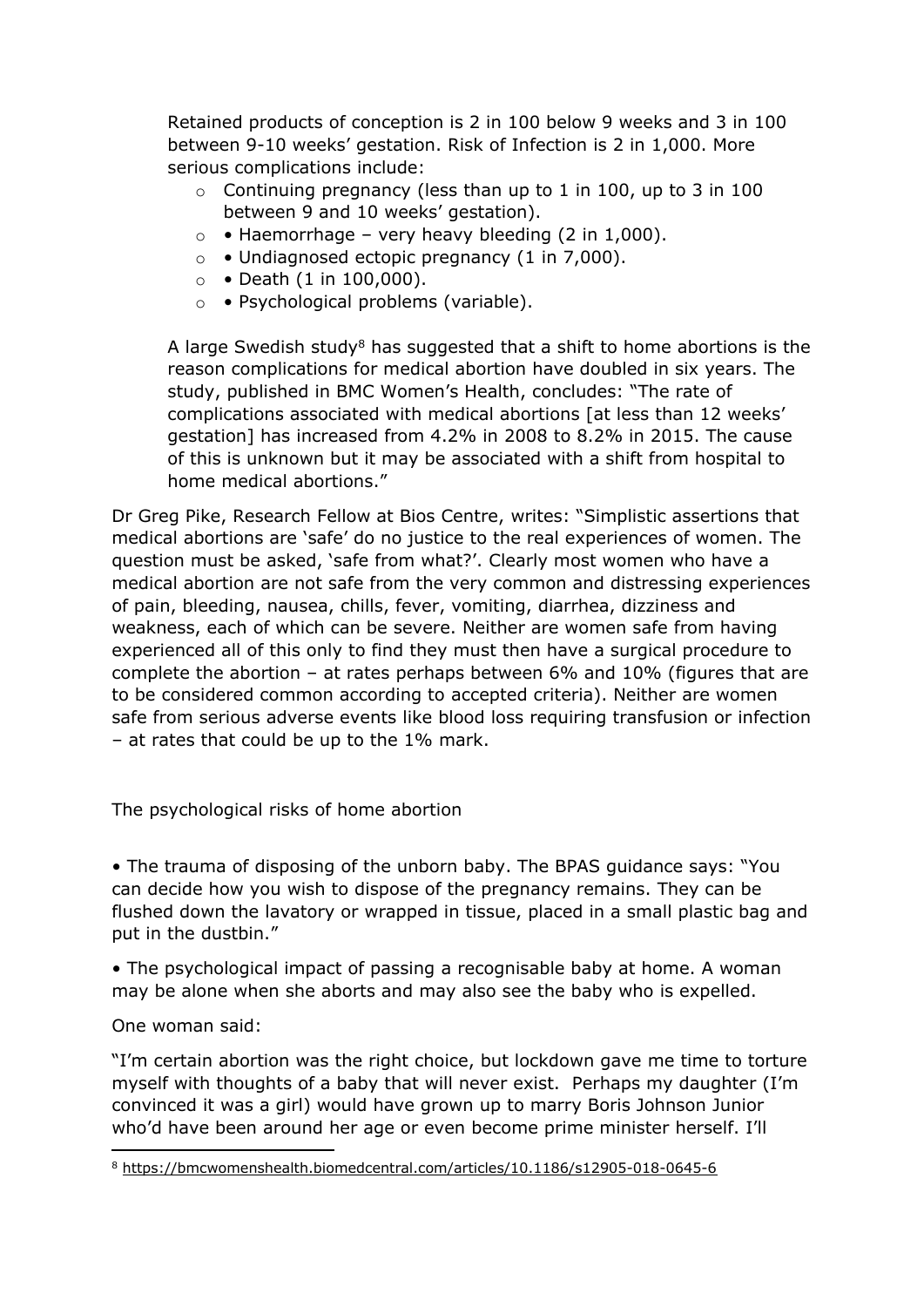never know…It seemed like every time I turned on the news, I saw images of new mothers. They'd had their babies during a worldwide crisis, while I'd flushed mine down the loo. While I'm grateful my family have escaped the worst of the virus, I still feel I've lost someone during the pandemic, but it's not a loss I can openly mourn."<sup>9</sup>

Regulating remote abortion

SPUC was concerned from the outset that it would be impossible to ensure that abortions were carried out in accordance with the law once women were not required to see a doctor in person. These fears were proved correct when "The Sun" newspaper reported that a baby had been stillborn after a woman took abortion pills she had been sent in the post by BPAS at 28 weeks gestation – 18 weeks after the recommended medical limit for abortion pills, and four weeks past the legal limit.<sup>10</sup> BPAS admitted that they were investigating eight more cases of pills being taken after the 10 week limit.

An investigation by Christian Concern has also revealed that the pills are being sent to women in the post without even basic checks being carried out.<sup>11</sup>

We are also worried about the potential for false acquisition of abortion drugs. There is no way to ensure that abortion pills sent through the post are used by the intended recipient.

Home abortion and Domestic Abuse

• Domestic abuse is strongly associated with abortion. Intimate partner violence (IPV) is a risk factor for abortion all over the world.<sup>12 13 14 15 16 17</sup>, A WHO multicountry study found that women with a history of IPV had increased odds of unintended pregnancy and almost three times the risk of abortion.<sup>18</sup> Removing

<sup>9</sup> <https://metro.co.uk/2020/05/20/coronavirus-home-abortion-12709374/>

<sup>10</sup> [https://www.thesun.co.uk/news/11690506/police-probe-death-of-unborn-baby-after-woman](https://www.thesun.co.uk/news/11690506/police-probe-death-of-unborn-baby-after-woman-has-illegal-abortion-by-post-at-28-weeks-four-weeks-past-limit/)[has-illegal-abortion-by-post-at-28-weeks-four-weeks-past-limit/](https://www.thesun.co.uk/news/11690506/police-probe-death-of-unborn-baby-after-woman-has-illegal-abortion-by-post-at-28-weeks-four-weeks-past-limit/)

<sup>11</sup> [https://christianconcern.com/news/undercover-investigation-exposes-diy-abortion-service](https://christianconcern.com/news/undercover-investigation-exposes-diy-abortion-service-breaking-the-law/)[breaking-the-law/](https://christianconcern.com/news/undercover-investigation-exposes-diy-abortion-service-breaking-the-law/)

 $12$  Hedin LW & Janson PO (2000) Domestic violence during pregnancy: the prevalence of physical injuries, substance use, abortions and miscarriages. Acta Obstetricia et Gynecologica Scandinavica 79:625-630.

 $13$  Taft AJ & Watson LF (2007) Termination of pregnancy: associations with partner violence and other factors in a national cohort of young Australian women. Australian and New Zealand Journal of Public Health 31(2):135-142.

<sup>&</sup>lt;sup>14</sup> Coker AL (2007) Does physical intimate partner violence affect sexual health? A systematic review. Trauma, Violence, and Abuse 8:149-177.

<sup>&</sup>lt;sup>15</sup> Fanslow F, Silva M, Whitehead A & Robinson E (2008) Pregnancy outcomes and intimate partner violence in New Zealand. Australian and New Zealand Journal of Obstetrics and Gynaecology 48:391-397.

<sup>&</sup>lt;sup>16</sup> Silverman JG, Decker MR, McCauley HR, Gupta J, Miller E, Raj A & Goldberg AB (2010) Male perpetration of intimate partner violence and involvement in abortions and abortion-related conflict. American Journal of Public Health 100 (8):1415-1417.

<sup>&</sup>lt;sup>18</sup> 7 Pallitto CC, García-Moreno C, Jansen HAFM, Heise L, Ellsberg M & Watts C (2013) Intimate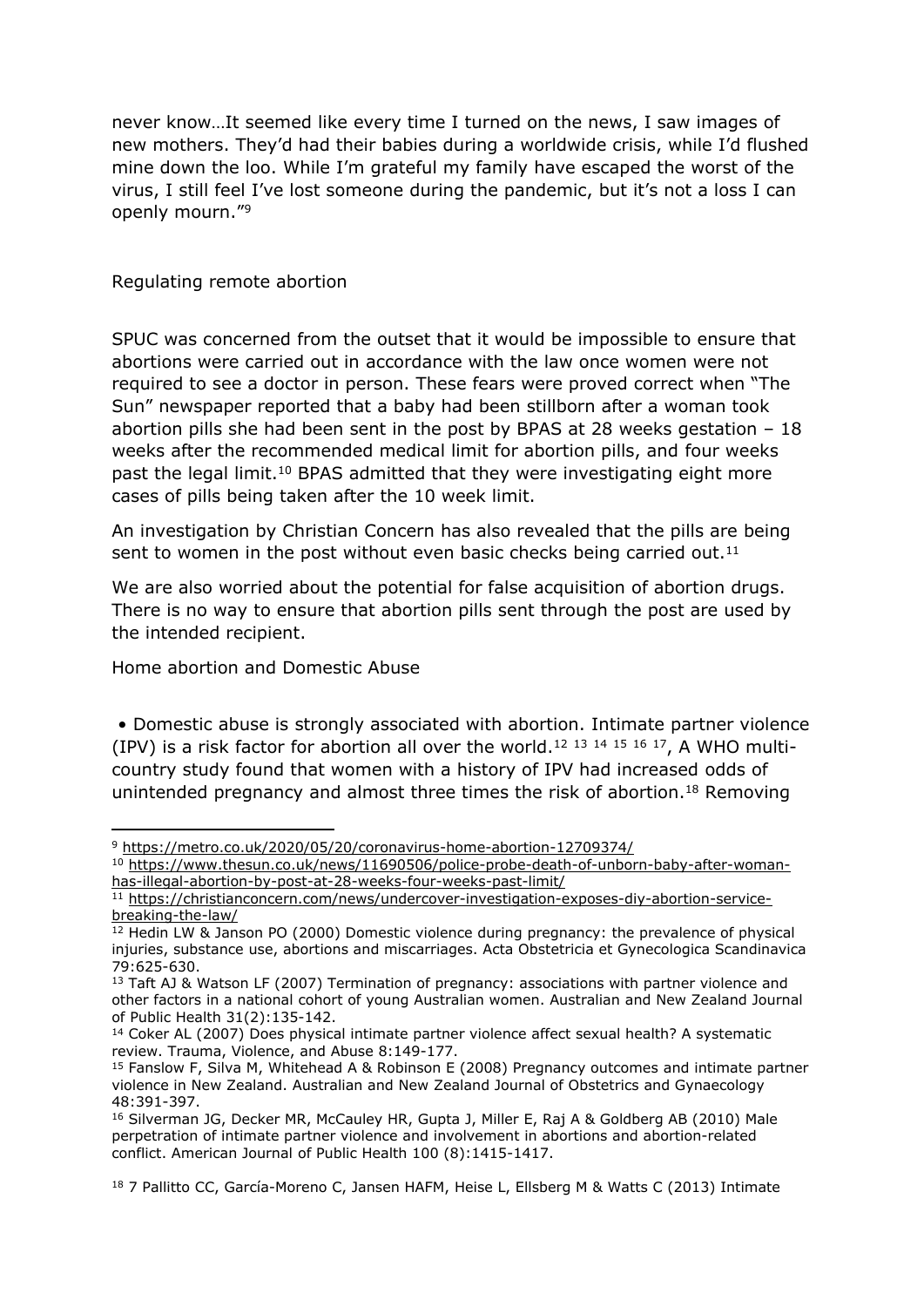abortion pills from a medical setting increases the opportunity for abusive partners to force women into having abortions.

• Missing the opportunity to detect domestic abuse. Studies on domestic abuse have actually suggested that there should be greater efforts to ask women if they are subject to domestic abuse when they present for an abortion.<sup>19</sup> Remote abortion removes the opportunity for a healthcare professional to detect domestic abuse. Women are given no opportunity to discuss pregnancy confidentially with a doctor.

## *Case study:*

A 39 –year- old woman said that her partner is 'very controlling' and she cannot see a future with him. She contacted an abortion clinic without his knowledge.

'I was asked on the phone before I went to the clinic what my reasons were for having a termination, but that was it,' she says.

'At the clinic, they offered me the tablets to take away, but I said to send them through the post. I wasn't ready. It all seemed so fast. I was expecting to speak to lots of people, to be offered counselling.

'It didn't feel like a medical procedure. It took me less time to sort out than to do my Asda shopping.'

After suffering agonising pain (see quote above) she says: 'The next day I felt really sick, faint and dizzy. I'm still bleeding even now, a few weeks on. Because my partner is here and doesn't know what I did, I've not been able to ring anyone for any advice."

Clearly the consultation did not flag up the domestic abuse, and the fact that the abortion took place at home where the abusive partner was meant the woman was unable to seek medical advice.

Other worries about abortion going forward

Eroding the dignity of unborn life

This DIY abortion scheme further erodes this dignity of human life before birth. This could have profound societal effects in the coming years, especially as there have been renewed attempts to decriminalise abortion.

The mental health impact on women of remote abortion

There is a large body of research investigating the adverse psychological impact of abortion, both in terms of emotional distress as well as mental health consequences like depression, anxiety, post-traumatic stress disorder, and substance abuse. 20,21,22,23,24,25,26

partner violence, abortion, and unintended pregnancy: results from the WHO Multi-country Study on Women's Health and Domestic Violence. Int J Gynaecology Obstetrics 120:3-9. <sup>19</sup> https://obgyn.onlinelibrary.wiley.com/doi/pdf/10.1576/toag.11.3.163.27500 p 166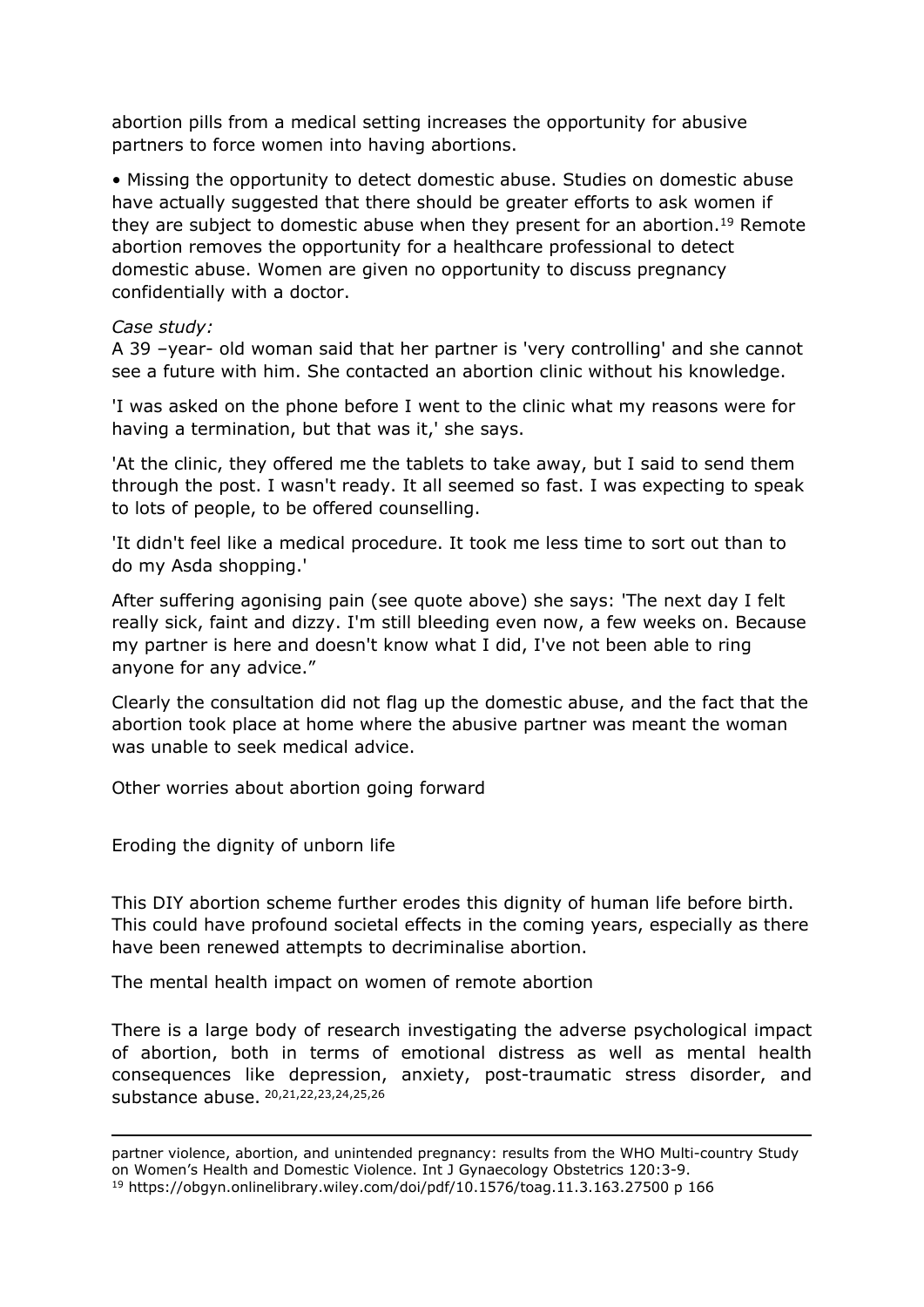Most research that is directed at women's experiences of abortion and their mental health afterwards does not distinguish between the method of abortion, but in one French study comparing surgical versus medical abortion, PTSD scores were higher in the medical abortion group, even though these women had less advanced pregnancies<sup>27</sup>. It is therefore at least probable that the increased percentage of medical abortions taking place during lockdown will have led to increased adverse mental health consequences.

In addition, remote abortion at home may lead to more adverse psychological consequences, in part because a woman may be alone when she aborts and will also likely see the foetus that is expelled. Moreover, her sense of personal responsibility may be heightened in that she takes a more active role unlike with a surgical abortion.

All these factors, combined with the general stresses of lockdown, means we should be prepared for an explosion of mental health consequences linked to home abortion.

What we would like to see in life beyond Covid

During the pandemic there has been an awakening to the value of human life. We have read about acts of heroism on the part of healthcare professionals and ordinary people. Yet, that concern for human life has not extended to the unborn population of this country.

During this health crisis there has been a constant flow of information about the virus, its effects, the precautions people need take and so on. Yet there has been no public health information about telemedicine abortion provision.

Three key actions the pro-life community wants to see beyond Covid:

1. The dangerous DIY home abortions abandoned straight away.

<sup>20</sup> American Psychological Association (2008) *Report on the Task Force on Mental Health and Abortion*. Washington DC.

<sup>21</sup> Charles VE *et al.* (2008) Abortion and long-term mental health outcomes: a systematic review of the evidence. *Contraception* 78:436-450.

<sup>22</sup> Major B *et al.*(2009) Abortion and Mental Health: Evaluating the Evidence. *American Psychologist* 64(9):863-890.

<sup>&</sup>lt;sup>23</sup> Coleman PK (2011) Abortion and mental health: quantitative synthesis and analysis of research published 1995-2009. *The British Journal of Psychiatry* 199(03):180-186.

<sup>24</sup> Cameron S (2010) Induced abortion and psychological sequelae. *Best Practice & Research Clinical Obstetrics and Gynaecology* 24:657-665.

<sup>25</sup> Casey PR (2010) Abortion among young women and subsequent life outcomes. *Best Practice & Research Clinical Obstetrics and Gynaecology* 24:491-502.

<sup>&</sup>lt;sup>26</sup> Steinberg JR & Rubin LR (2014) Psychological aspects of contraception, unintended pregnancy, and abortion. *Policy Insights from the Behavioral and Brain Sciences* 1(1):239-247.

<sup>27</sup> Rousset C *et al.* (2011) Posttraumatic stress disorder and psychological distress following medical and surgical abortion. *Journal of Reproductive and Infant Psychology* 29(5): 506-517.